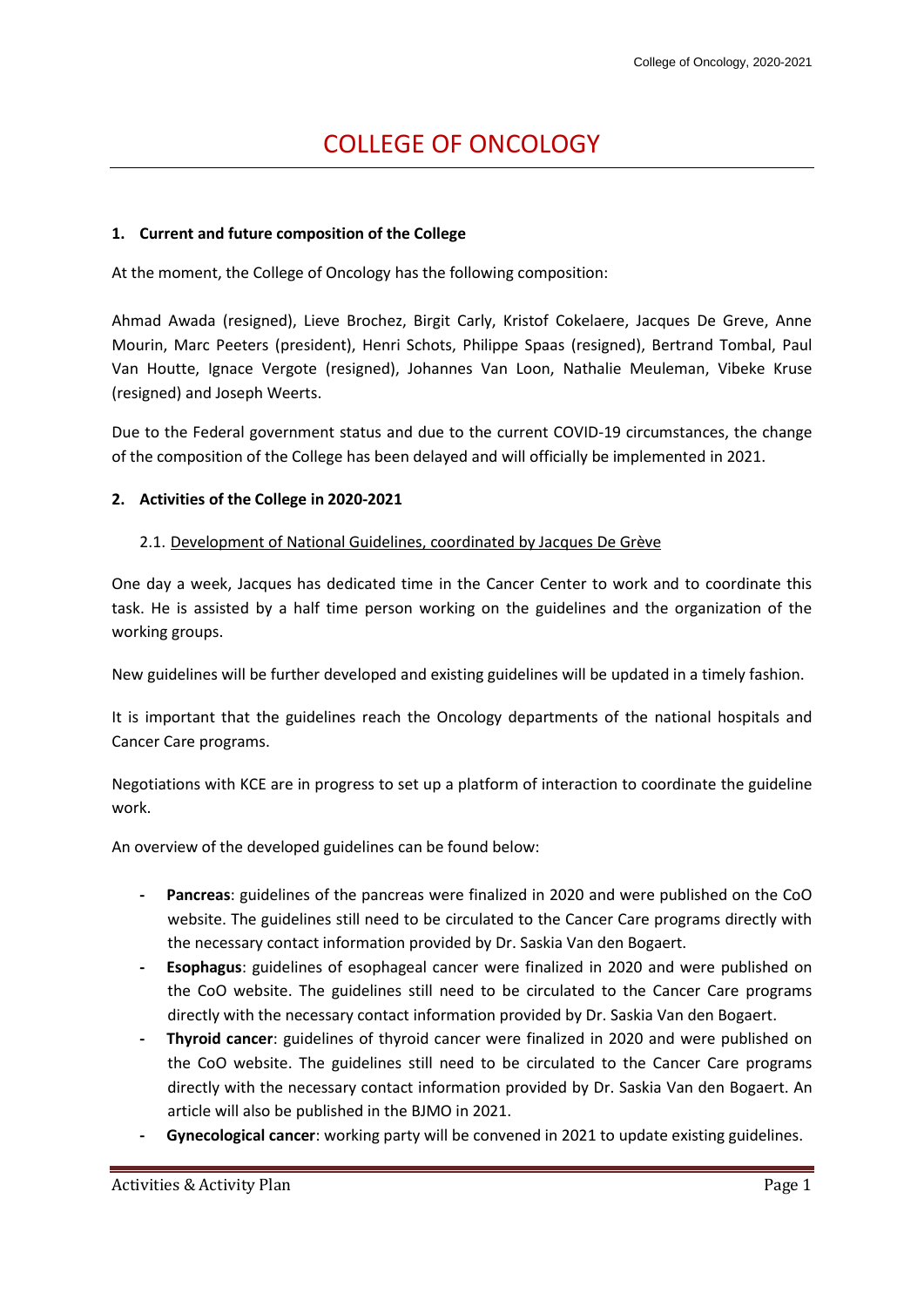- **- Brain tumors**: a working party will be convened in 2021 to update existing guidelines.
- **- Melanoma**: a working party will be convened in 2021 to create these guidelines
- **- Urinary malignancies**: a working party will be convened in 2021 to update existing guidelines
- **- AYA movement:** a working party still needs to be compiled (in cooperation with KOTK).

Updating of the national guidelines will be coordinated with Compermed (https://www.compermed.be/) for the molecular aspects.

# 2.2. The NGS convention

Molecular pathology is an important part of the current oncology practice. Standardization and quality assurance is one of the aims of the NGS convention, which became active in May 2019.

The College is member of the ComPerMed (Commission on Personalized Medicine, [https://www.compermed.be/\)](https://www.compermed.be/).

# 2.3. COVID-19 and oncological care

A letter from Kom Op Tegen Kanker, regarding guidelines for cancer patients who are at a potential risk for the development of severe COVID-19 has been discussed. Hematological patients have been identified as one of the most critical groups.

The College has spread a clear statement concerning the fact that specific care for oncological patients needs to be maintained, even during the current COVID-19 pandemic. This press release was published on the website of the College and in the BJMO.

The College expressed their concern about the need for reliable data about tolerance and efficacy of the vaccine in onco-hematological patients.

# 2.4. Advice to RIZIV/INAMI about reimbursement criteria of reconstruction of the breast

The RIZIV/INAMI reached out to the College of Oncology regarding advice about the reimbursement criteria for reconstruction of the breast. Several members of the College provided their opinion on this subject.

# **3. Board meetings and Telephone Conferences (TC) of the board**

Board meetings are organised at regular intervals to discuss different topics and strategies.